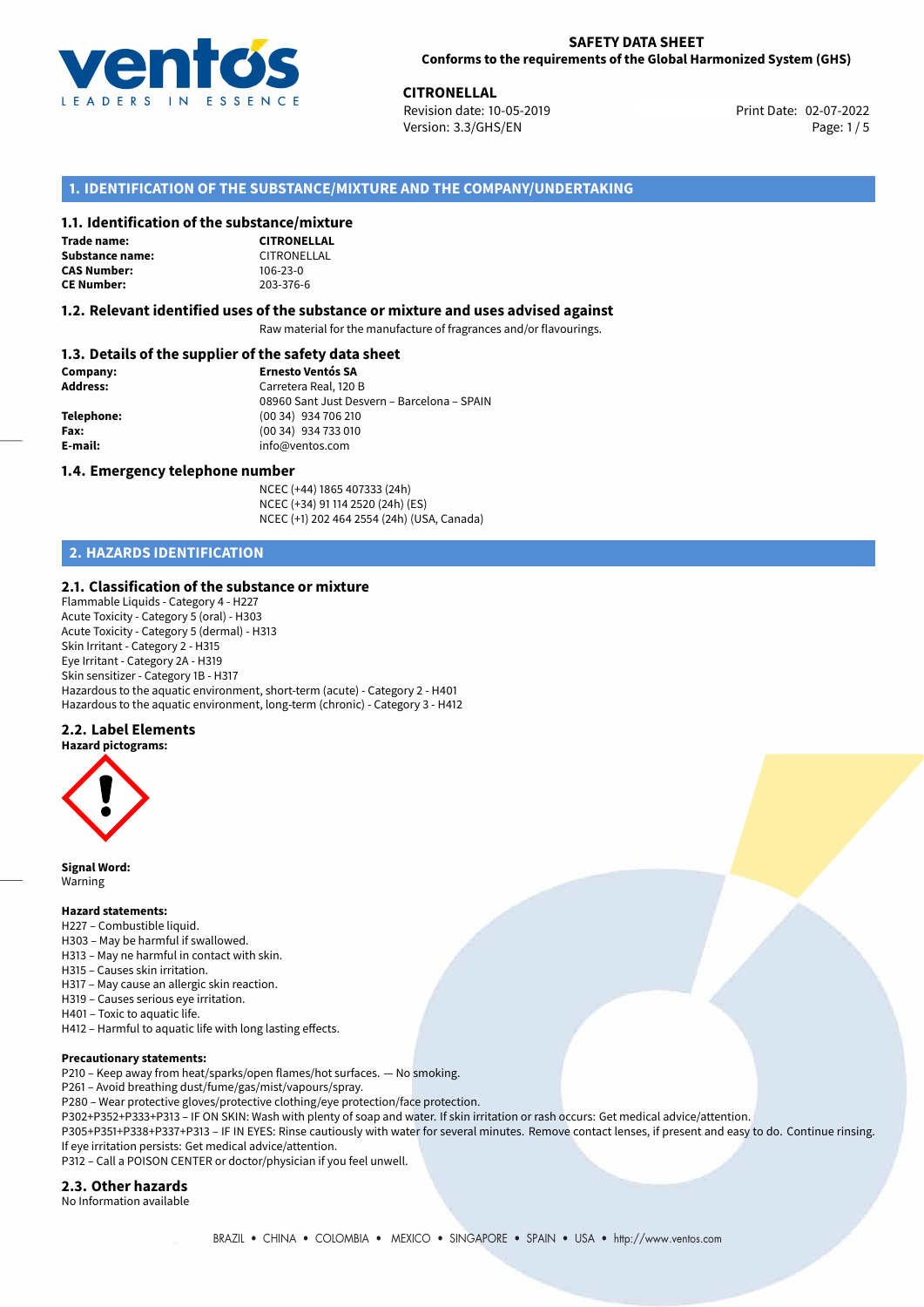

**CITRONELLAL**<br>
Revision date: 10-05-2019 **Print Date: 02-07-2022** Version: 3.3/GHS/EN Page: 2 / 5

## **3. COMPOSITION/INFORMATION ON INGREDIENTS**

### **3.1. Substances**

| Chemical name: | CITRONELLAL    |
|----------------|----------------|
| CAS number: l  | $106 - 23 - 0$ |
| EC number: l   | 203-376-6      |

#### **Hazardous constituents:**

| <b>Chemical Name</b> | % (w/w)   | CAS No<br><b>EC No</b> | <b>Classification according to GHS</b>                                                                                                                                                                                                                                                                                                                                                                               |
|----------------------|-----------|------------------------|----------------------------------------------------------------------------------------------------------------------------------------------------------------------------------------------------------------------------------------------------------------------------------------------------------------------------------------------------------------------------------------------------------------------|
| CITRONELLAL          | $\geq$ 50 | 106-23-0<br>203-376-6  | Flammable Liquids - Category 4 - H227<br>Acute Toxicity - Category 5 (oral) - H303<br>Acute Toxicity - Category 5 (dermal) - H313<br>Skin Irritant - Category 2 - H315<br>Eye Irritant - Category 2A - H319<br>Skin sensitizer - Category 1B - H317<br>Hazardous to the aquatic environment, short-term (acute) - Category 2 - H401<br>Hazardous to the aquatic environment, long-term (chronic) - Category 3 - H412 |

[See the full text of the hazard statements in section 16.](#page-4-0)

## **3.2. Mixtures**

## Not applicable.

## **4. FIRST-AID MEASURES**

### **4.1. Description of necessary first aid measures**

| Rinse mouth with water.                                                                                               |
|-----------------------------------------------------------------------------------------------------------------------|
| Obtain medical advice.                                                                                                |
| Keep at rest. Do not induce vomiting.                                                                                 |
| In case of contact with eyes, rinse immediately with plenty of water for at least 15 minutes and seek medical advice. |
| Remove person to fresh air and keep at rest.                                                                          |
| Seek immediate medical advice.                                                                                        |
| Take off immediately all contaminated clothing.                                                                       |
| Thoroughly wash affected skin with soap and water.                                                                    |
| Seek medical attention if symptoms persist.                                                                           |
|                                                                                                                       |

## **4.2. Most important symptoms and effects, both acute and delayed**

No information available.

## **4.3. Indication of any immediate medical attention and special treatment needed**

No information available.

## **5. FIRE-FIGHTING MEASURES**

## **5.1. Extinguishing Media**

Water spray, carbon dioxide, dry chemical powder or appropriate foam. For safety reasons do not use full water jet.

### **5.2. Special hazards arising from the substance or mixture**

Known or Anticipated Hazardous Products of Combustion: Emits toxic fumes under fire conditions.

### **5.3. Advice for firefighters**

High temperatures can lead to high pressures inside closed containers. Avoid inhalation of vapors that are created. Use appropriate respiratory protection. Do not allow spillage of fire to be poured into drains or watercourses. Wear self-contained breathing apparatus and protective clothing.

## **6. ACCIDENTAL RELEASE MEASURES**

## **6.1. Personal precautions, protective equipment and emergency procedures**

Evacuate surronding areas. Ensure adequate ventilation. Keep unnecessary and unprotected personnel from entering. Do not breathe vapor/spray. Avoid contact with skin and eyes. Information regarding personal protective measures: see section 8.

### **6.2. Environmental precautions**

To avoid possible contamination of the environment, do not discharge into any drains, surface waters or groundwaters.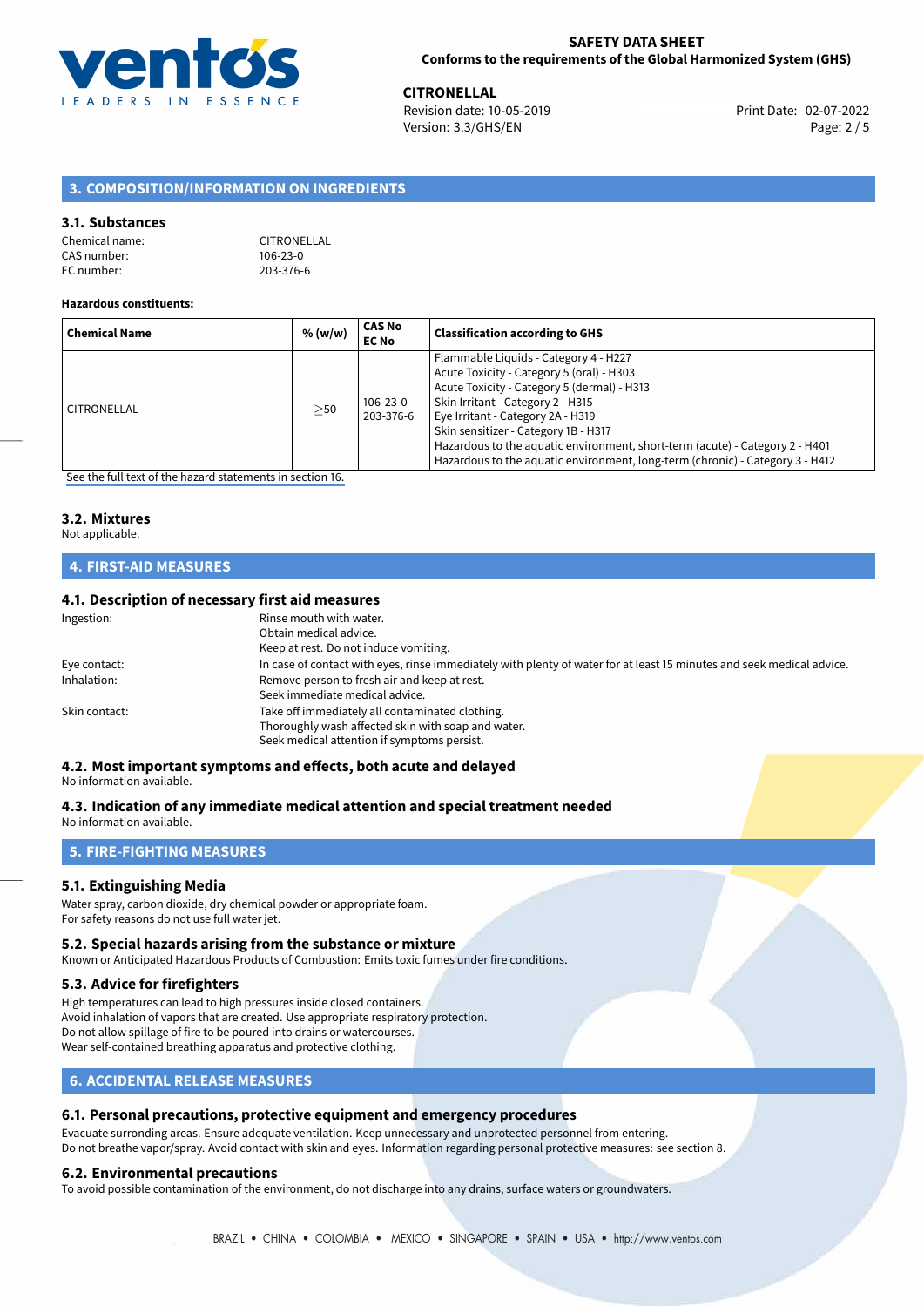

**CITRONELLAL**<br>
Revision date: 10-05-2019 **Print Date: 02-07-2022** Version: 3.3/GHS/EN Page: 3 / 5

## **6.3. Methods and materials for containment and cleaning up**

Cover with an inert, inorganic, non-combustible absorbent material (e.g. dry-lime, sand, soda ash). Place in covered containers using non-sparking tools and transport outdoors. Avoid open flames or sources of ignition (e.g. pilot lights on gas hot water heater). Ventilate area and wash spill site after material pickup is complete.

#### **6.4. Reference to other sections**

Information regarding exposure controls, personal protection and disposal considerations can be found in sections 8 and 13.

#### **7. HANDLING AND STORAGE**

#### **7.1. Precautions for safe handling**

Do not store or handle this material near food or drinking water. Do not smoke. Avoid contact with the eyes, skin and clothing. Wear protective clothing and use glasses. Observe the rules of safety and hygiene at work. Keep in the original container or an alternative made from a compatible material.

### **7.2. Conditions for safe storage, including any incompatibilities**

Store in tightly closed and preferably full containers in a cool, dry and ventilated area, protected from light. Keep away from sources of ignition (e.g. hot surfaces, sparks, flame and static discharges). Keep away from incompatible materials (see section 10).

#### **7.3. Specific end use(s)**

No information available.

### **8. EXPOSURE CONTROLS AND PERSONAL PROTECTION**

#### **8.1. Control parameters**

Components with occupational exposure limits: None known.

#### **8.2. Exposure controls**

Measures should be taken to prevent materials from being splashed into the body. Provide adequate ventilation, according to the conditions of use. Use a mechanical exhaust if required.

#### **8.3. Individual protection measures, such as personal protective equipment**

| Eye/Face protection:             | Chemical safety goggles are recommended. Wash contaminated goggles before reuse.                                                            |  |  |
|----------------------------------|---------------------------------------------------------------------------------------------------------------------------------------------|--|--|
| Hand Protection:                 | Chemical-resistant gloves are recommended. Wash contaminated gloves before reuse.                                                           |  |  |
| Body protection:                 | Personal protective equipment for the body should be selected based on the task being performed and the risks<br>involved.                  |  |  |
| Respiratory Protection:          | In case of insufficient ventilation, use suitable respiratory equipment.                                                                    |  |  |
| Environmental exposure controls: | Emissions from ventilation or process equipment should be checked to ensure they comply with environmental<br>protection legislation.       |  |  |
|                                  | In some cases, filters or engineering modifications to the process equipment will be necessary to reduce emissions to<br>acceptable levels. |  |  |

#### **9. PHYSICAL AND CHEMICAL PROPERTIES**

### **9.1. Information on basic physical and chemical properties**

| Appearance:                         | Liguid   |
|-------------------------------------|----------|
| Colour:                             | Confo    |
| Odour:                              | Confo    |
| Odour theshold:                     | Not de   |
| pH:                                 | Not de   |
| Melting point/freezing point:       | $< -20$  |
| Boling point/boiling range:         | 84-86    |
| Flash point:                        | 86 °C    |
| Evaporation rate:                   | Not de   |
| Flammability:                       | Not de   |
| Lower flammability/Explosive limit: | Not de   |
| Upper flammability/Explosive limit: | Not de   |
| Vapour pressure:                    | Not de   |
| Vapour Density:                     | Not de   |
| Density:                            | $0,848-$ |
| Relative density:                   | $0,848-$ |
| Water solubility:                   | INSOL    |
|                                     |          |

Conforms to standard Not determined Not determined 84-86 (13mbar); CA.206 (1 atm) Not determined Not determined Not determined Not determined Not determined Not determined Density: 0,848*−*0,864 g/mL (20ºC) Relative density: 0,848*−*0,864 (20ºC) **INSOLUBLE IN WATER** 

Conforms to standard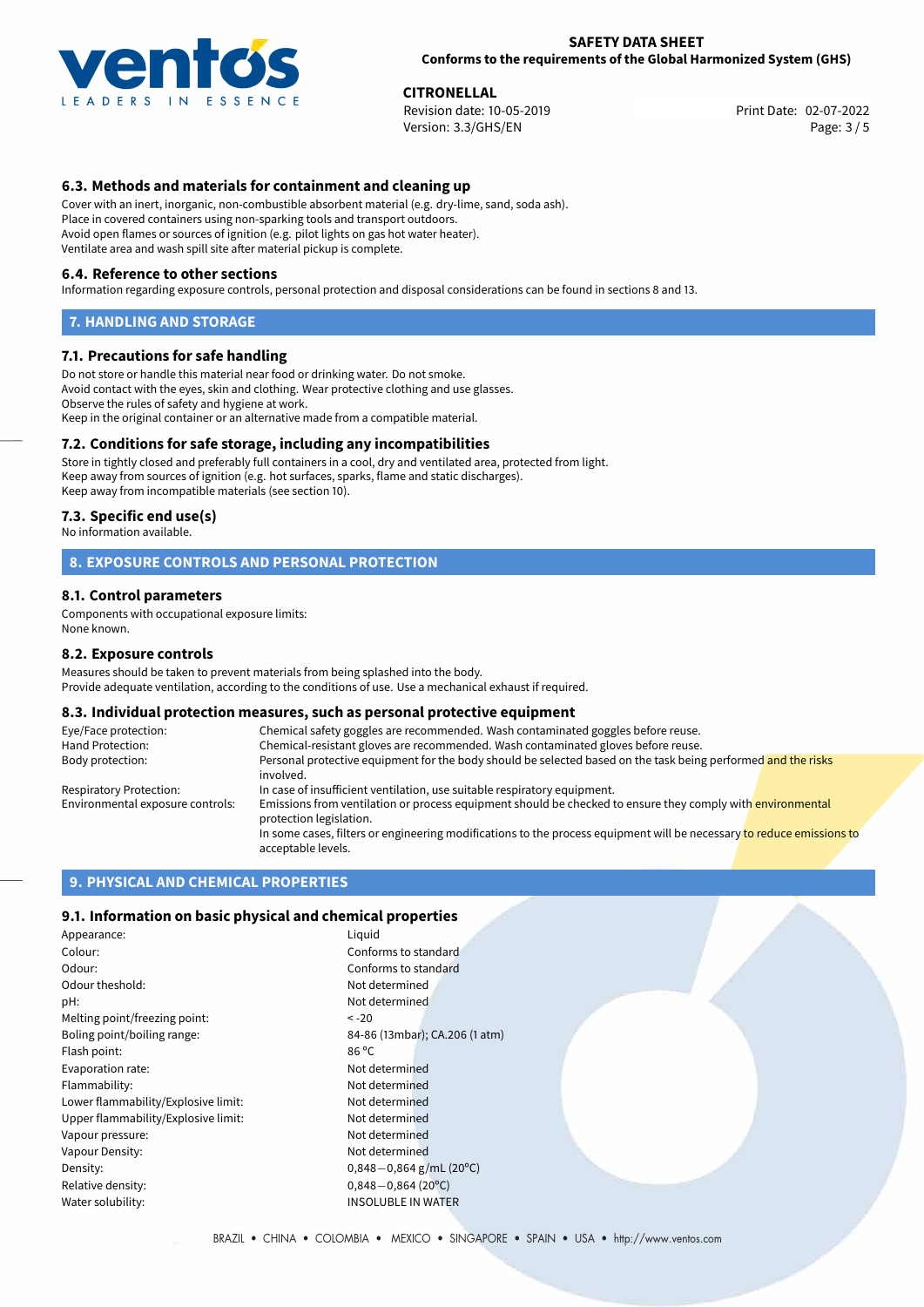

**CITRONELLAL**<br>
Revision date: 10-05-2019 **Print Date: 02-07-2022** Version: 3.3/GHS/EN Page: 4 / 5

Solubility in other solvents: SOLUBLE IN ETHANOL Partition coefficient n-octanol/water: Not determined Auto-ignition temperature: Not determined Decomposition temperature: Not determined Viscosity, dynamic: Not determined Viscosity, kinematic: Not determined Explosive properties: Not determined Oxidising properties: Not determined

## **10. STABILITY AND REACTIVITY**

### **10.1. Reactivity**

No hazardous reactions if stored and handled as prescribed/indicated.

#### **10.2. Chemical stability**

The product is stable if stored and handled as prescribed/indicated.

#### **10.3. Possibility of hazardous reactions**

No hazardous reactions if stored and handled as prescribed/indicated.

#### **10.4. Conditions to Avoid**

Conditions to Avoid: Excessive heat, flame or other ignition sources.

#### **10.5. Incompatible materials**

Avoid contact with strong acids and bases and oxidizing agents.

#### **10.6. Hazardous decomposition products**

During combustion may form carbon monoxide and unidentified organic compounds.

## **11. TOXICOLOGICAL INFORMATION**

| <b>Acute toxicity</b>             | May be harmful if swallowed. May ne harmful in contact with skin.         |
|-----------------------------------|---------------------------------------------------------------------------|
| Skin corrosion/irritation         | Causes skin irritation.                                                   |
| Serious eye damage/irritation     | Causes serious eye irritation.                                            |
| Respiratory or skin sensitisation | May cause an allergic skin reaction.                                      |
| Germ cell mutagenicity            | Based on the data available, the criteria for classification are not met. |
| Carcinogenicity                   | Based on the data available, the criteria for classification are not met. |
| <b>Reproductive toxicity</b>      | Based on the data available, the criteria for classification are not met. |
| <b>STOT-single exposure</b>       | Based on the data available, the criteria for classification are not met. |
| <b>STOT-repeated exposure</b>     | Based on the data available, the criteria for classification are not met. |
| <b>Aspiration hazard</b>          | Based on the data available, the criteria for classification are not met. |

## **12. ECOLOGICAL INFORMATION**

### **12.1. Toxicity**

**Assessment:**

Toxic to aquatic life. Harmful to aquatic life with long lasting effects. **Experimental/calculated data:** No information available.

### **12.2. Degradability**

Biodegradation : Readily biodegradable. (OECD 301 B).

#### **12.3. Bioaccumulative potential** No information available.

# **12.4. Soil mobility**

No information available.

## **12.5. Other adverse effects**

See also sections 6, 7, 13 and 15 Do not allow to get into waste water or waterways.